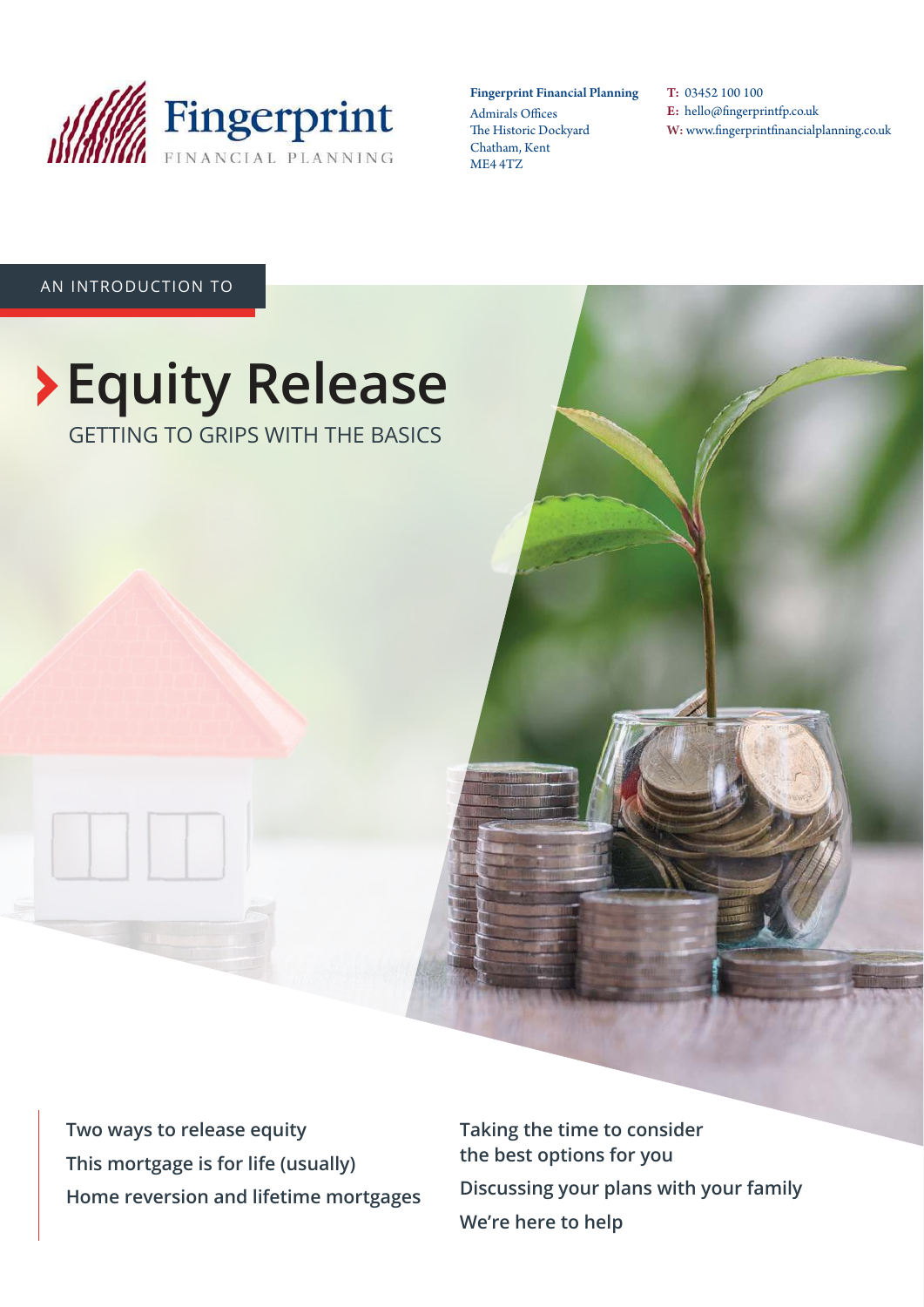## **Shaking the magic money tree?**

**M** any people approach<br>
retirement owning the family<br>
home and would like to acces<br>
some of the value stored in its bricks **any people approach retirement owning the family home and would like to access and mortar. Downsizing is one option but, if you still need the space or a move seems too daunting, equity release may provide a last-resort solution. If you are 55 or older, it could turn some of your home's value into cash, without forcing you to relocate; but it's no magic money tree, as plans may be expensive and often inflexible.** 

### **TWO WAYS TO RELEASE EQUITY**

There are two main types of equity release: lifetime mortgages and home reversion plans. With a lifetime mortgage, you borrow a percentage of your home's value but retain ownership. Under a home reversion plan, you sell an agreed proportion, or all of, your home to the plan provider. Both types are subject to Financial Conduct Authority (FCA) regulation and each has its pros and cons.

Equity release activity has been growing and older homeowners unlocked £3.92bn of property wealth during 2019<sup>1</sup>. In parallel with FCA regulation, industry standards are set by the Equity Release Council (ERC). This trade body was previously called Safe Home Income Plans, whose quality control work now falls to the ERC's Standards Board. Equity release products must be safe and reliable, and recommended only when suited to a client's needs by a person qualified to advise on them.

### **THIS MORTGAGE IS FOR LIFE (USUALLY)**

Like an ordinary mortgage, a lifetime mortgage is secured against your home; you still own that and you or your beneficiaries can still gain from any increases in value, offset by interest accruals. The plan releases a percentage of your property's value as a lump sum. This may be a one-off payment, but drawdown schemes let you take an initial sum, followed by further amounts within a pre-set limit when needed.

Interest is charged on the amounts you have received and the interest is compounded, so you don't make any monthly payments unless you select an interest-only lifetime mortgage. Most lifetime mortgages carry a fixed interest rate and although variable rate products are available, under ERC standards, they must be capped (have an upper limit) for the life of the mortgage.

The sum you can borrow largely depends on your age and your property's value.

You can normally borrow up to 60% of the value of your property. How much can be released is dependent on your age and the value of your property. If you survive for many years, rolled-up interest could mean your debt would overtake your property's value, but a 'no negative equity' guarantee is usually available and some schemes offer 'inheritance protection' to ensure the property's value can't be wiped out entirely. For a lifetime mortgage, you need to be 55 or older. The property must be your main residence, of standard construction, and worth at least £70,000. Plans may be transferable to another suitable property if the lender agrees.

### **LIFETIME MORTGAGE DRAWBACKS INCLUDE:**

- Usually the interest is added to what you owe and accumulates over the years, with interest accruing on the interest
- If you decide to repay the plan early, there may be an early repayment charge
- When you die, the loan and any accrued interest will be paid off from the value of your home, reducing what your heirs receive (though it may also reduce any Inheritance Tax due on your estate).

**The value of investments can go down as well as up and you may not get back the full amount you invested. The past is not a guide to future performance and past performance may not necessarily be repeated.**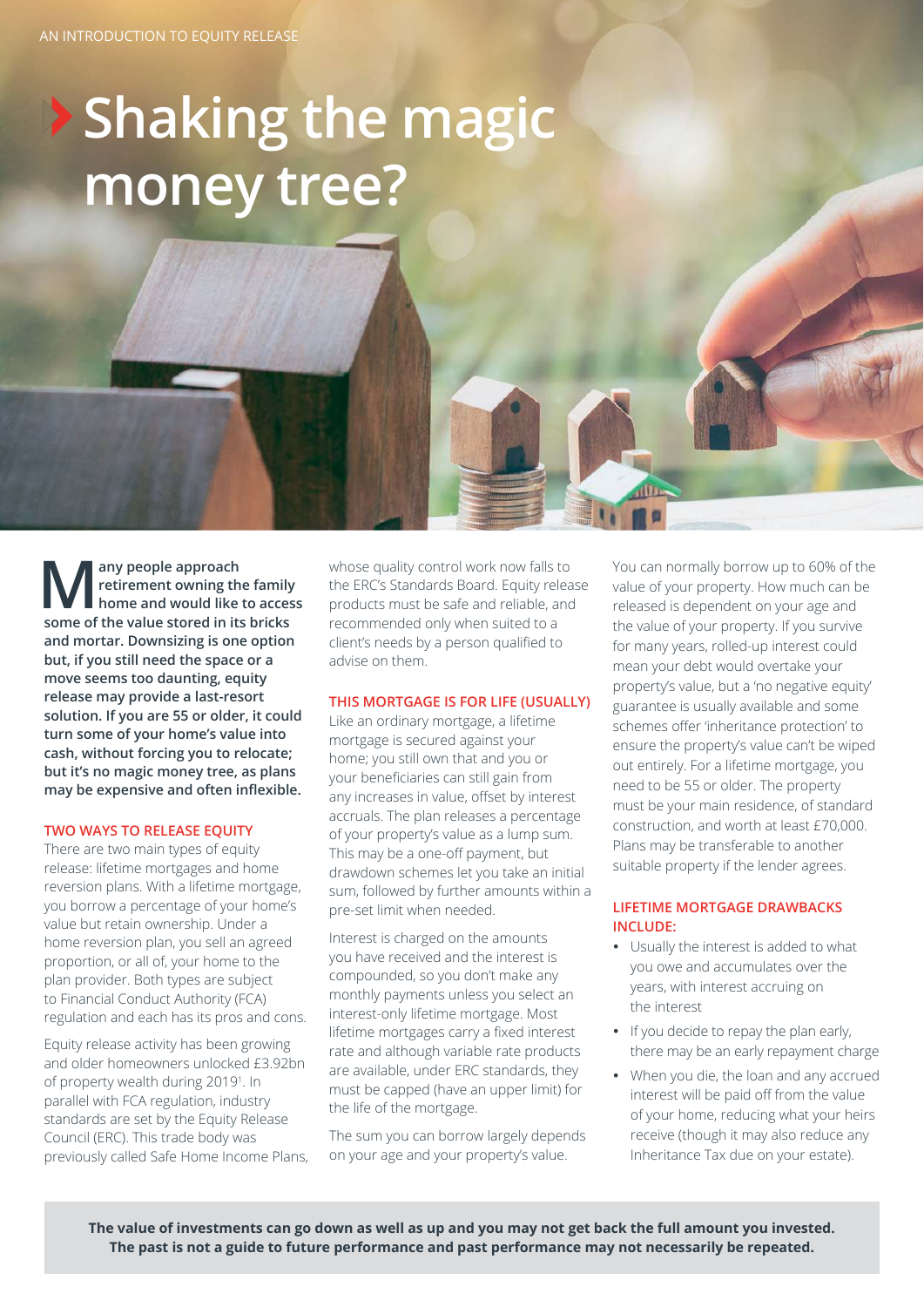*Equity release is a potentially useful tool for raising money and can help bolster retirement income, pay for home improvements or provide cash to pass other family members while you're still alive. As it will impact the amount of inheritance you leave to your family, it's a good idea to talk it over with them before going ahead.*

### **HOME REVERSION MEANS SELLING A STAKE IN YOUR HOME**

Home reversion involves selling all or a proportion of your home in return for cash, on the basis that you can continue living there rent-free, generally for the rest of your life. Home reversion plans aren't loans, so there's no interest accruing. However, if property prices rise, you only benefit according to the proportion you still own.

For a home reversion plan, most lenders will require you to be at least 60 or 65. Your individual circumstances will determine how much equity you are able to sell to the plan provider. This could be 100% of your property. However, you will only receive a percentage of the market value of that portion, maybe only about 25% if you're at the younger end of the age range.

### **HOME REVERSION DRAWBACKS INCLUDE:**

- You'll get much less than the market value of the stake in your property that you part with, because of your right to continue living there whilst payday for the plan provider may be many years away
- If you die soon after starting a plan, you could have sold off (part of) your home at a fraction of market value, though some schemes make a rebate if you die within a certain time
- The government Money Advice Service says: *'Home reversion plans are highrisk products. They could have major implications for tax, benefits, inheritance and your long-term financial planning.'*

### **EQUITY RELEASE STANDARDS**

Equity release advisers must be qualified by examination and Equity Release Council standards require plans to have the following features unless clearly stated otherwise:

- A 'no negative equity' guarantee, so the debt can't exceed a property's value
- Optional repayment allowed at any time (early repayment charges may apply)
- Freedom to move home and transfer the plan
- For lifetime mortgages, interest rates must be fixed or if variable, must be capped for life
- Able to remain in the property for life or until you go into long-term care.

Professional advice is essential; equity release isn't the right solution for everyone.

Releasing cash from your home reduces the value of your estate and the amount of inheritance you leave, so you should involve your children and dependants from the outset.

**Think carefully before securing other debts against your home. Equity released from your home will be secured against it.**

**To understand the features and risks, ask for a personalised illustration.**

<sup>1</sup>Equity Release Council, Feb 2020

### **WE'RE HERE TO HELP**

We're only a phone call away, so if you have any questions or would like to discuss any aspect of equity release, then please do get in touch.